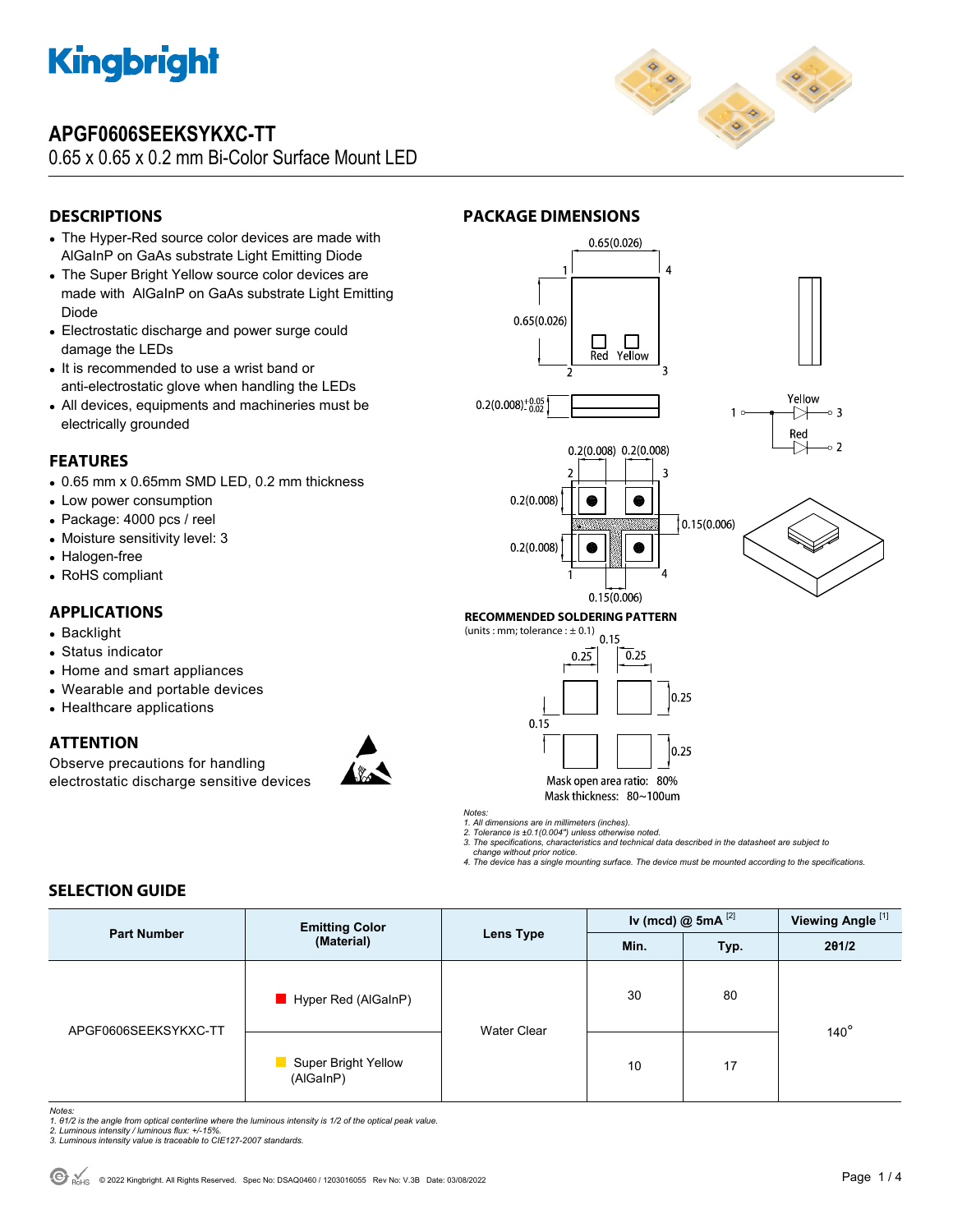### **ELECTRICAL / OPTICAL CHARACTERISTICS at T<sub>A</sub>=25°C**

| <b>Parameter</b>                                        |                            |                                                | <b>Value</b> |                          |      |
|---------------------------------------------------------|----------------------------|------------------------------------------------|--------------|--------------------------|------|
|                                                         | Symbol                     | <b>Emitting Color</b>                          | Typ.         | Max.                     | Unit |
| Wavelength at Peak Emission $I_F = 5mA$                 | $\Lambda_{\rm peak}$       | Hyper Red<br><b>Super Bright Yellow</b>        | 632<br>591   |                          | nm   |
| Dominant Wavelength $I_F = 5mA$                         | $\lambda_{\text{dom}}$ [1] | Hyper Red<br>Super Bright Yellow               | 624<br>589   |                          | nm   |
| Spectral Bandwidth at 50% $\Phi$ REL MAX<br>$I_F = 5mA$ | Δλ                         | Hyper Red<br><b>Super Bright Yellow</b>        | 20<br>15     | $\overline{\phantom{0}}$ | nm   |
| Capacitance                                             | C                          | Hyper Red<br><b>Super Bright Yellow</b>        | 25<br>25     |                          | pF   |
| Forward Voltage $I_F$ = 5mA                             | $V_F$ <sup>[2]</sup>       | Hyper Red<br>Super Bright Yellow               | 1.95<br>1.97 | 2.3<br>2.3               | v    |
| Reverse Current ( $V_R$ = 5V)                           | <sup>I</sup> R             | <b>Hyper Red</b><br><b>Super Bright Yellow</b> |              | 10<br>10                 | μA   |

*Notes:* 

1. The dominant wavelength (λd) above is the setup value of the sorting machine. (Tolerance λd: ±1nm. )<br>2. Forward voltage: ±0.1V.<br>3. Wavelength value is traceable to CIE127-2007 standards.<br>4. Excess driving current and /

#### **ABSOLUTE MAXIMUM RATINGS at T<sub>A</sub>=25°C**

|                                         |                         | Value            |                            |             |  |
|-----------------------------------------|-------------------------|------------------|----------------------------|-------------|--|
| <b>Parameter</b>                        | Symbol                  | <b>Hyper Red</b> | <b>Super Bright Yellow</b> | <b>Unit</b> |  |
| Power Dissipation                       | $P_D$ <sup>[1]</sup>    | 35               | mW                         |             |  |
| Reverse Voltage                         | $V_{R}$                 | 5                | 5                          | V           |  |
| Junction Temperature                    | $T_j$                   | 115              | 115                        | $^{\circ}C$ |  |
| <b>Operating Temperature</b>            | $T_{op}$                | $-40$ to $+85$   |                            | $^{\circ}C$ |  |
| Storage Temperature                     | $T_{\text{stg}}$        | $-40$ to $+100$  | $^{\circ}C$                |             |  |
| <b>DC Forward Current</b>               | $I_F$ <sup>[2]</sup>    | 10               | 10                         | mA          |  |
| <b>Peak Forward Current</b>             | $I_{FM}$ <sup>[3]</sup> | 50               | 50                         | mA          |  |
| Electrostatic Discharge Threshold (HBM) |                         | 3000             | 3000                       | $\vee$      |  |

Notes:<br>1. Within 35mW when multiple chips are lightened<br>2. The maximum ratings are valid for the case of lighting a single chip<br>2. The maximum ratings are valid for the case of lighting a single chip<br>3. Duty Cycle ≤ 1 / 20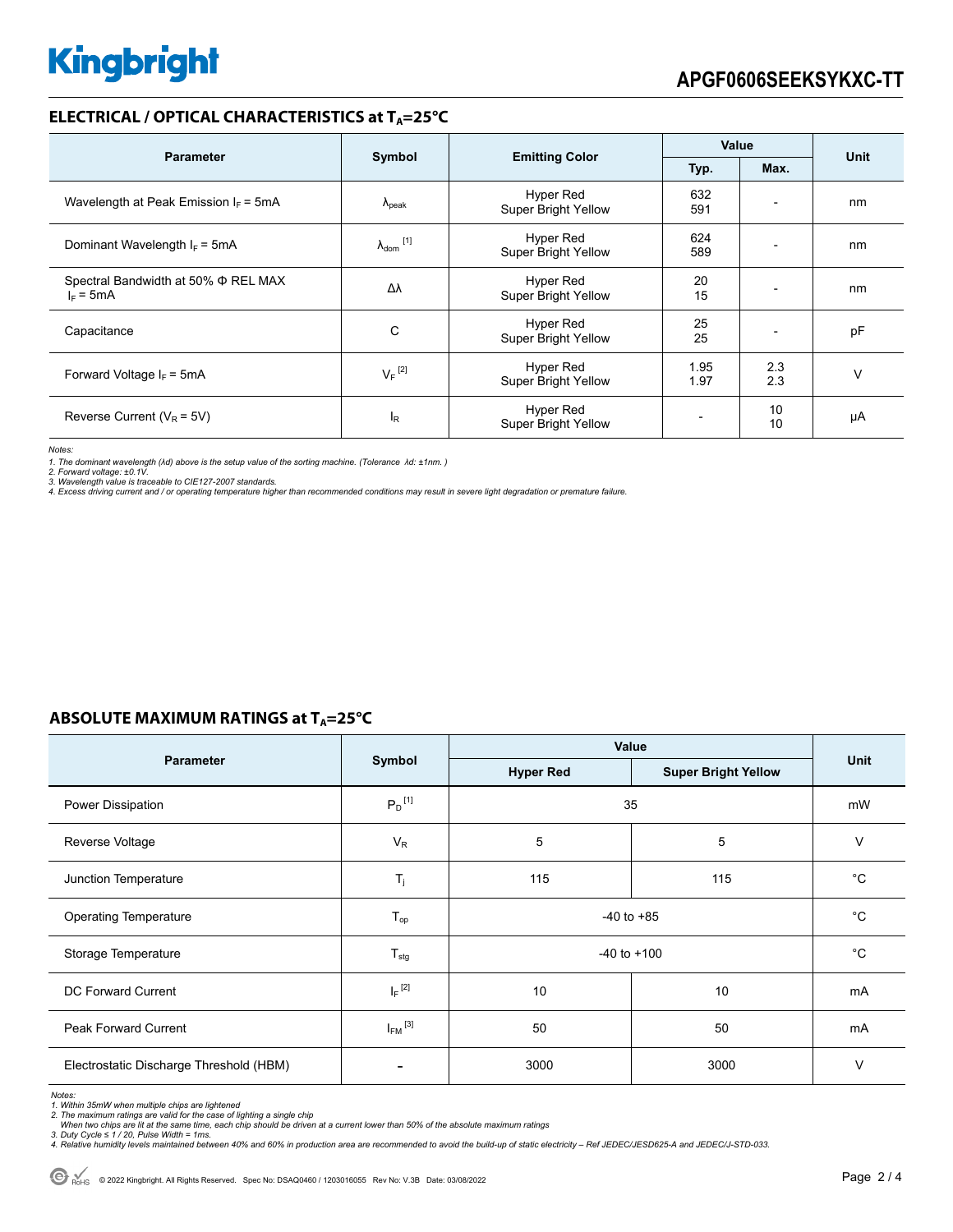# **Kingbright**

## **APGF0606SEEKSYKXC-TT**

### **TECHNICAL DATA**



Forward voltage (V)

#### **SPATIAL DISTRIBUTION**



#### **HYPER RED Forward Current vs. Luminous Intensity vs. Forward Current Derating Curve Luminous Intensity vs. Forward Voltage Forward Current Ambient Temperature** 20 2.5 20 2.5 Permissible forward current (mA) Permissible forward current (mA) Luminous intensity normalised Luminous intensity normalised  $T_a = 25 °C$ Luminous intensity normalised  $T_a = 25 °C$ Luminous intensity normalised 2.0 2.0 Forward current (mA) Forward current (mA) 15 15 at T a = 25 °C ≨ <sup>1.5</sup><br>¤<br>ಹ 1.0 1.5 10 10 1.0 1.0 'ಸ 5 5  $0.5$ 0.5  $\Omega$  $0.0$  $\Omega$  $0.0$ 1.7 1.8 1.9 2.0 2.1 2.2 -40 -20 0 20 40 60 80 100 0 5 10 15 20

Forward current (mA)



#### **SUPER BRIGHT YELLOW Forward Current vs. Luminous Intensity vs. Forward Current Derating Curve Luminous Intensity vs. Forward Voltage Forward Current Ambient Temperature** 20 2.5 2.5 20 Permissible forward current (mA) Permissible forward current (mA) uminous intensity normalised Luminous intensity normalised Luminous intensity normalised  $T_a = 25 °C$  $T_a = 25 °C$ Luminous intensity normalised 2.0 2.0 Forward current (mA) Forward current (mA) 15 15 ပ္ခ at Ta = 25 $\degree$ C 1.5 ≨ <sup>1.5</sup><br>¤<br>ಹ 1.0  $at \frac{1}{1}a = 25^\circ$ <br>  $at \frac{1}{1}a = 1.0$ 10 10 1.0 5 5 0.5 0.5 0 0.0 0 0.0 1.7 1.8 1.9 2.0 2.1 2.2 -40 -20 0 20 40 60 80 100 -40 -20 0 20 40 60 80 100 0 5 10 15 20 Forward voltage (V) Forward current (mA) Ambient temperature (°C) Ambient temperature (°C)

© 2022 Kingbright. All Rights Reserved. Spec No: DSAQ0460 / 1203016055 Rev No: V.3B Date: 03/08/2022Page 3 / 4

Ambient temperature (°C)